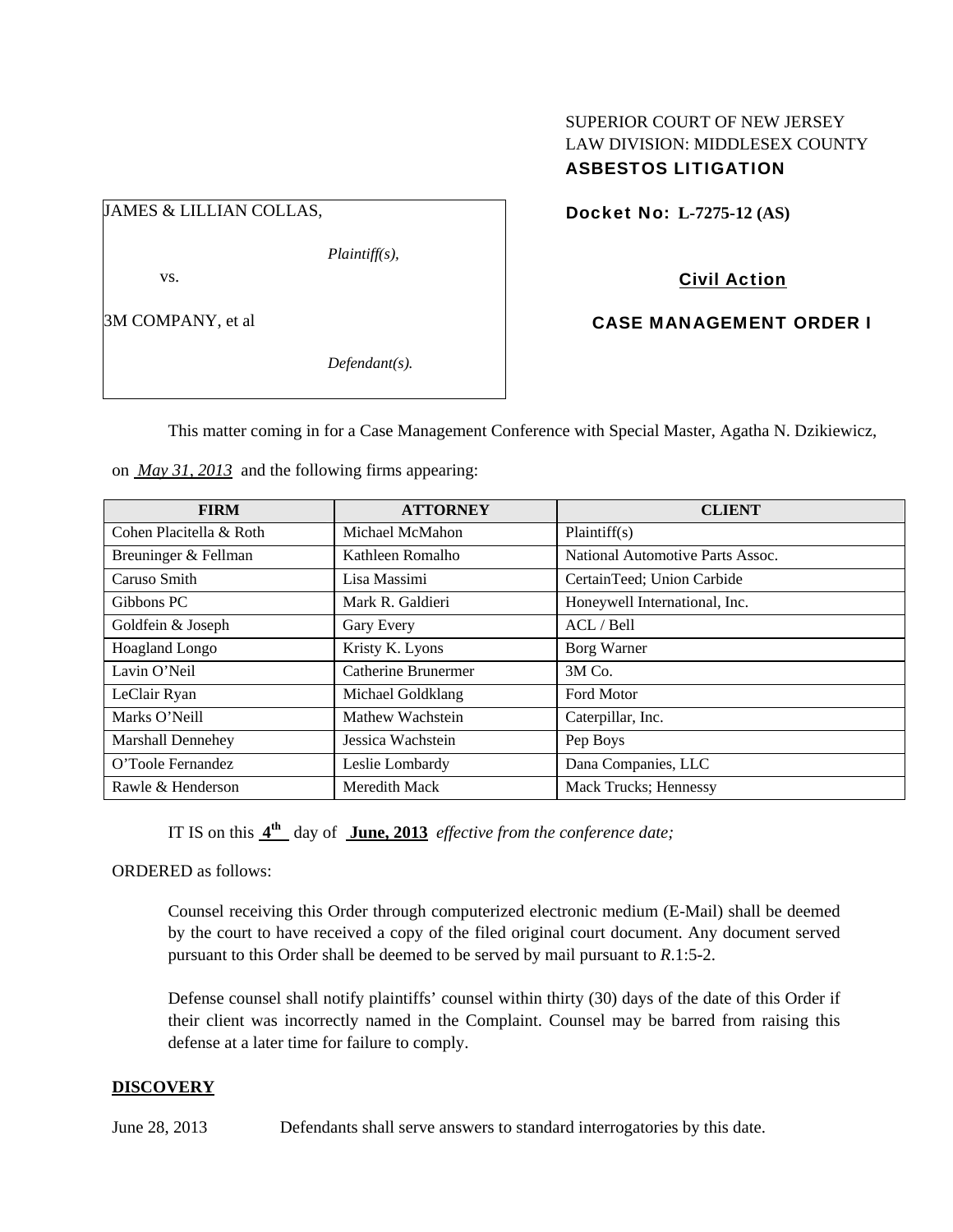| July 31, 2013     | Plaintiff shall propound supplemental interrogatories and document requests by<br>this date.                                                                                                                |
|-------------------|-------------------------------------------------------------------------------------------------------------------------------------------------------------------------------------------------------------|
| August 30, 2013   | Defendants shall serve answers to supplemental interrogatories and document<br>requests by this date.                                                                                                       |
| July 31, 2013     | Defendants shall propound supplemental interrogatories and document requests<br>by this date.                                                                                                               |
| August 30, 2013   | Plaintiff shall serve answers to supplemental interrogatories and document<br>requests by this date.                                                                                                        |
| November 29, 2013 | Fact discovery, including depositions, shall be completed by this date. Plaintiff's<br>counsel shall contact the Special Master within one week of this deadline if all<br>fact discovery is not completed. |
| December 31, 2013 | Depositions of corporate representatives shall be completed by this date.                                                                                                                                   |

### **EARLY SETTLEMENT**

January 10, 2014 Settlement demands shall be served on all counsel and the Special Master by this date.

### **SUMMARY JUDGMENT MOTION PRACTICE**

| January 3, 2014 | Summary judgment motions limited to product identification issues shall be filed |
|-----------------|----------------------------------------------------------------------------------|
|                 | no later than this date.                                                         |

January 31, 2014 Last return date for product identification summary judgment motions.

#### **MEDICAL DEFENSE**

- June 28, 2013 Any defendant wishing to present a medical defense shall advise all counsel of its intention by entering a Notice of Appearance of Defense Medical Counsel by this date. Any defendant who does not file such an appearance by this date may be foreclosed from asserting a medical defense.
- November 29, 2013 Plaintiff shall serve additional medical expert reports by this date.
- November 29, 2013 Plaintiff is to arrange for the transfer of pathology specimens and x-rays, if any, by this date.
- January 31, 2014 Defendants shall identify its medical experts and serve medical expert reports, if any, by this date.

#### **LIABILITY EXPERT REPORTS**

December 31, 2013 Plaintiff shall identify its liability experts and serve liability expert reports or a certified expert statement by this date or waive any opportunity to rely on liability expert testimony.

\_\_\_\_\_\_\_\_\_\_\_\_\_\_\_\_\_\_\_\_\_\_\_\_\_\_\_\_\_\_\_\_\_\_\_\_\_\_\_\_\_\_\_\_\_\_\_\_\_\_\_\_\_\_\_\_\_\_\_\_\_\_\_\_\_\_\_\_\_\_\_\_\_\_\_\_\_\_\_\_\_\_\_\_\_\_\_\_\_\_\_\_\_\_\_\_\_\_\_\_\_\_\_\_\_\_\_\_\_\_